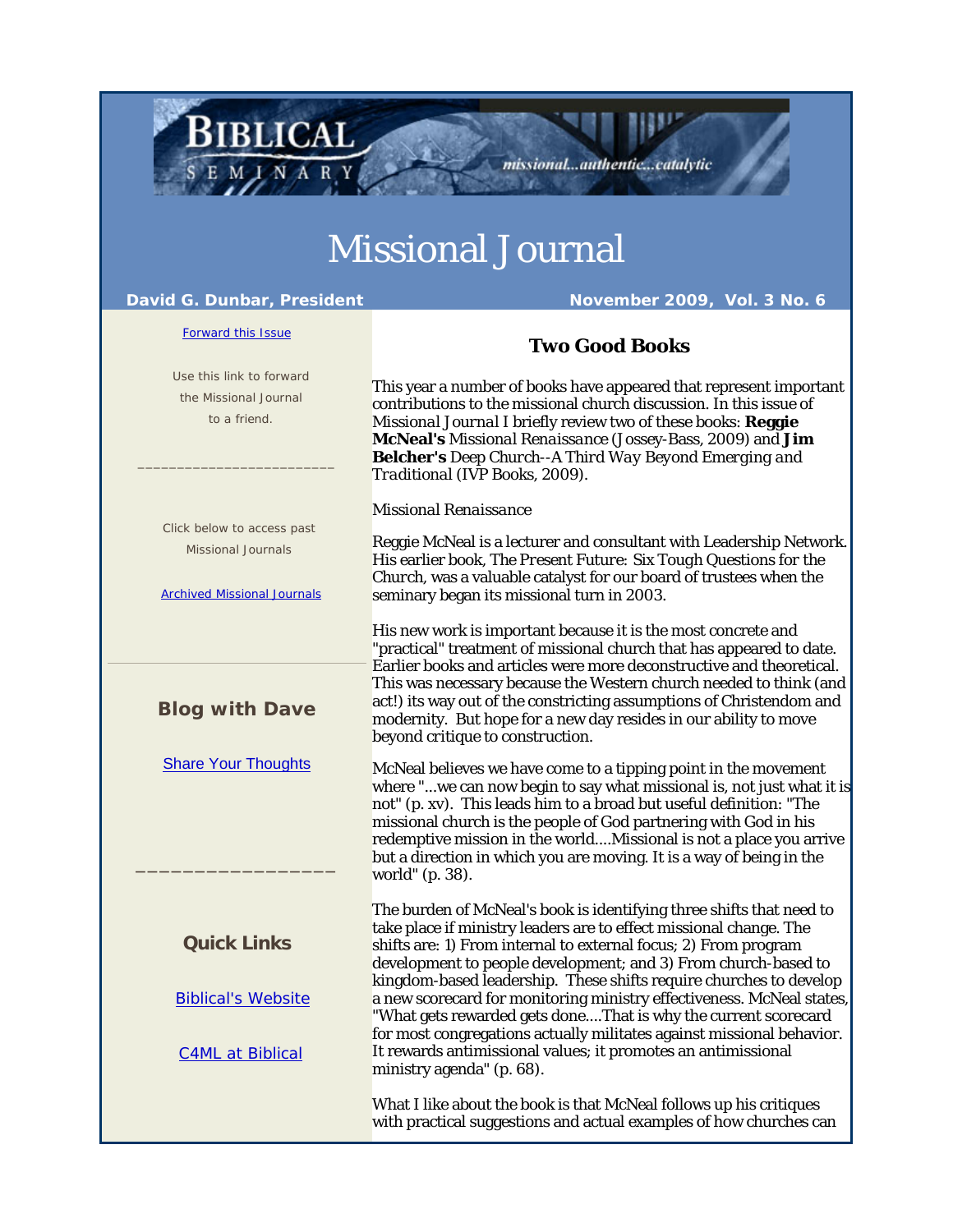| If you are interested in supporting our<br>vision for seminary education<br>click below<br><b>Institutional Advancement</b> | establish fresh patterns of ministry and new metrics to evaluate<br>outcomes. For example, he suggests that missional leaders may want<br>to track the number of relationships they have with non-Christians,<br>or the number of hours they invest in community service outside the<br>church, or the number of relationships they have with other<br>community leaders.                                                                                                                                                                                                                                                                                                                                                                                                                            |
|-----------------------------------------------------------------------------------------------------------------------------|------------------------------------------------------------------------------------------------------------------------------------------------------------------------------------------------------------------------------------------------------------------------------------------------------------------------------------------------------------------------------------------------------------------------------------------------------------------------------------------------------------------------------------------------------------------------------------------------------------------------------------------------------------------------------------------------------------------------------------------------------------------------------------------------------|
| <b>Planned Giving</b>                                                                                                       | I also like the realistic way he talks about the leadership challenge in<br>the missional movement. Leaders will need to be clear about their<br>calling: "Does your call revolve around a mission or a job?" They need<br>to count the potential cost: "Do we have the courage to pursue the<br>call to missional leadership even if our incomes are jeopardized?"<br>And they must prioritize their commitments: "Are we content with<br>assessing our ministry on how well we meet the expectations of those<br>we lead, or is our greatest allegiance still reserved for following<br>Jesus?" (pp. 154-55).                                                                                                                                                                                      |
| copyright © 2009 David G. Dunbar                                                                                            | One quality some may find off-putting is McNeal's tendency to pose<br>choices in absolutist, either/or terms. He states that missional means<br>a turn from <i>member</i> culture to <i>missionary</i> culture, from <i>attractional</i><br>ministry to <i>incarnational</i> ministry, from gospel <i>proclamation</i> to<br>gospel <i>demonstration</i> , and from the <i>institutional</i> church to the<br><i>organic</i> church, etc. In the end he usually qualifies his bolder initial<br>statements, but those looking for a fight will easily find sound bites to<br>debate. That said, the book is still a valuable contribution.                                                                                                                                                           |
|                                                                                                                             | Deep Church--A Third Way Beyond Emerging and Traditional                                                                                                                                                                                                                                                                                                                                                                                                                                                                                                                                                                                                                                                                                                                                             |
|                                                                                                                             | The second book I'm reviewing, Deep Church by Jim Belcher, pastor<br>of Redeemer Presbyterian Church in Newport Beach, California,<br>moderates some of the nasty theological and ecclesiological debates<br>currently racking the evangelical church. In particular, he is<br>concerned about the growing animosity between "emerging church"<br>proponents and "traditionalists." Commenting on an interchange<br>between the influential Calvinist pastor John Piper and emerging<br>church leaders Tony Jones and Doug Pagitt, the author writes, "There<br>appears to be little common ground. Unity seems impossible. Can<br>the two sides get along? Are they really this far apart? Can they work<br>together to build evangelicalism, or are their differences<br>irreconcilable?" (p. 12). |
|                                                                                                                             | Belcher believes that many of us are caught in the middle of this<br>conflict. We are pretty sure some things need to change in the<br>evangelical church, but we are not sure that either the traditionalist<br>or the emerging options get us where we need to go. His book is<br>offered as an attempt to help us understand the issues of the debate,<br>and to point toward a "third way," which the author (borrowing from<br>C.S. Lewis) calls Deep Church.                                                                                                                                                                                                                                                                                                                                   |
|                                                                                                                             | At the heart of Belcher's book is the contention that both<br>traditionalists and emergents need to be rooted more in the history of<br>the Christian faith-what Belcher describes as the Great Tradition,<br>classical orthodoxy, mere Christianity, or ancient ecumenical<br>teaching (terms borrowed from other writers). He does not use the<br>term "generous orthodoxy,"[1] perhaps for fear that his position will<br>be confused with that of Brian McLaren. In fact, he places more<br>emphasis on the Great Tradition than McLaren, but his spirit is<br>equally irenic and his theological listening to those he disagrees with<br>is perhaps more careful and even-handed than McLaren.                                                                                                  |